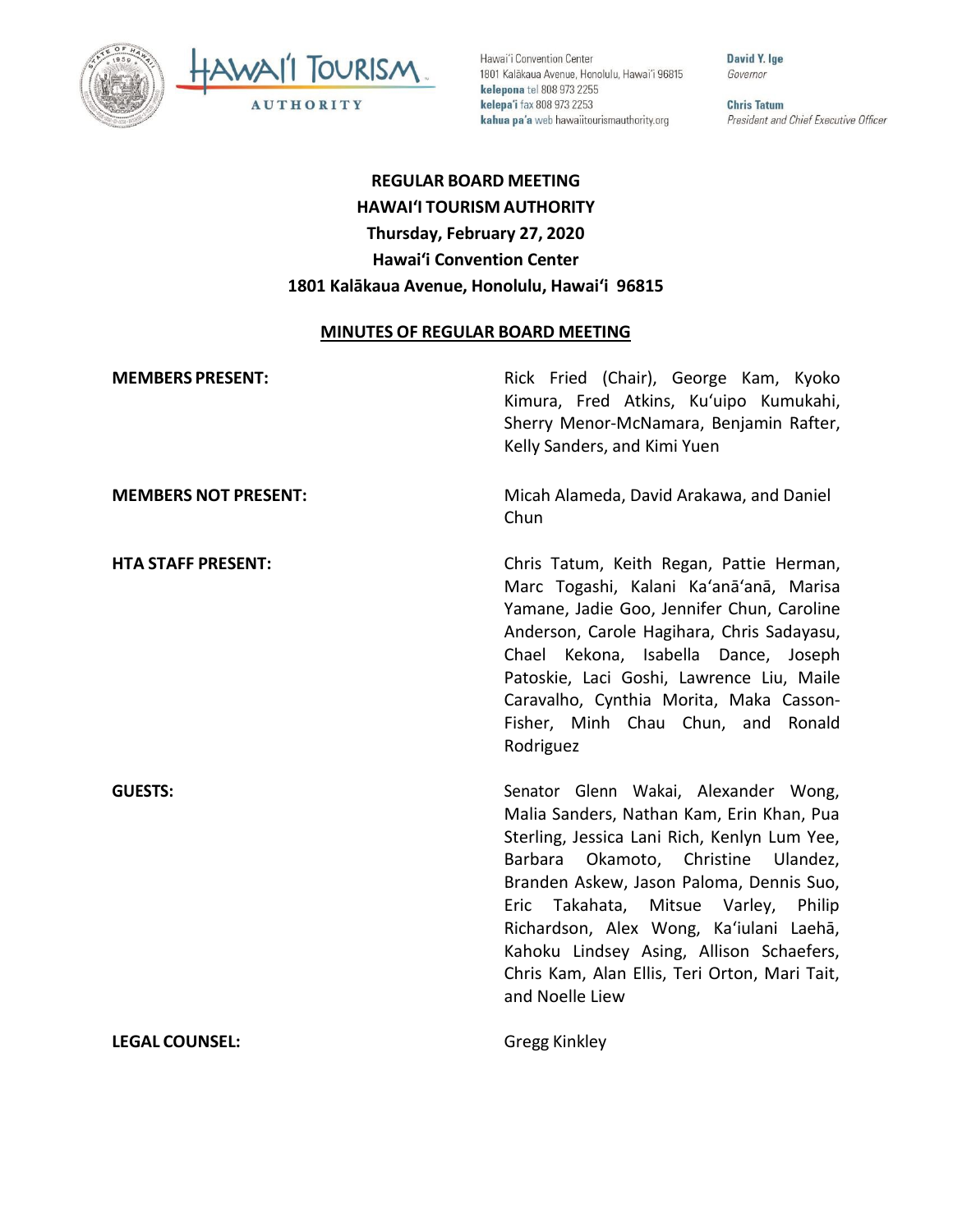#### **1. Call to Order and Pule**

Chair Rick Fried called the meeting to order at 9:33 AM. Chair Fried introduced Kalani Ka'anā'anā, who opened the meeting with a pule. Mr. Ka'anā'anā acknowledged that February is Hawaiian language month. Mr. Ka'anā'anā then played an audio clip to honor the voices of Hawai'i's kūpuna mānaleo. He added that the continued revitalization of the Hawaiian language requires bringing the voices of our elders and youth together. Mr. Ka'anā'anā then introduced Ka'iulani Laehā, the Chief Executive Officer of 'Aha Pūnana Leo. Ms. Laehā thanked the Board for its commitment to promoting sustainable cultural values and helping 'Aha Pūnana Leo achieve its mission of ensuring that Hawaiian language lives. She added that language is at the root of culture, and to keep visitor experiences authentic, it is important that 'Ōlelo Hawai'i is readily available and normalized. Ms. Laehā explained the history of the program and that it now offers statewide programs from infant-age to doctoral degrees at the University of Hawai'i at Hilo. Ms. Laehā noted that 'Aha Pūnana Leo has been recognized as indigenous language revitalization leaders. Different indigenous communities have come to visit and learn about 'Aha Pūnana Leo's programs. Ms. Laehā stated that there is still work to be done to normalize 'Ōlelo Hawai'i in daily life, social activities, technology, and career paths. Ms. Laehā then invited students from Pūnana Leo o Mānoa to perform a song.

#### **2. Approval of Minutes of the January 30, 2020 Board Meeting**

Chair Fried requested a motion to approve the meeting minutes from the January board meeting. George Kam made motion, which was seconded by Ku'uipo Kumukahi. The motion was unanimously approved.

## **3. Report of Permitted Interactions at an Informational Meeting or Presentation Not Organized by the Board under H.R.S. §92-2.5(c)**

Chair Fried asked the Board whether there were any permitted interactions to report, and there were none.

## **4. Report of the CEO Relating to Staff's Implementation of HTA's Programs during January 2020**

Chair Fried introduced HTA Chief Executive Officer Chris Tatum to present his report. Mr. Tatum first raised the issue of coronavirus stating that HTA participated in an editorial board meeting and press conference with the Star Advertiser and Governor David Ige. HTA has also been communicating with the travel industry and providing information to their global travel partners. He noted that HTA has also served as a resource for the travel industry if they have questions because they have direct communication with the Department of Health (DoH) and administration. Mr. Tatum added that HTA has worked with the DoH to reduce the impact of the virus by providing information about proper personal hygiene and providing hand sanitizer units in public areas. He noted that he and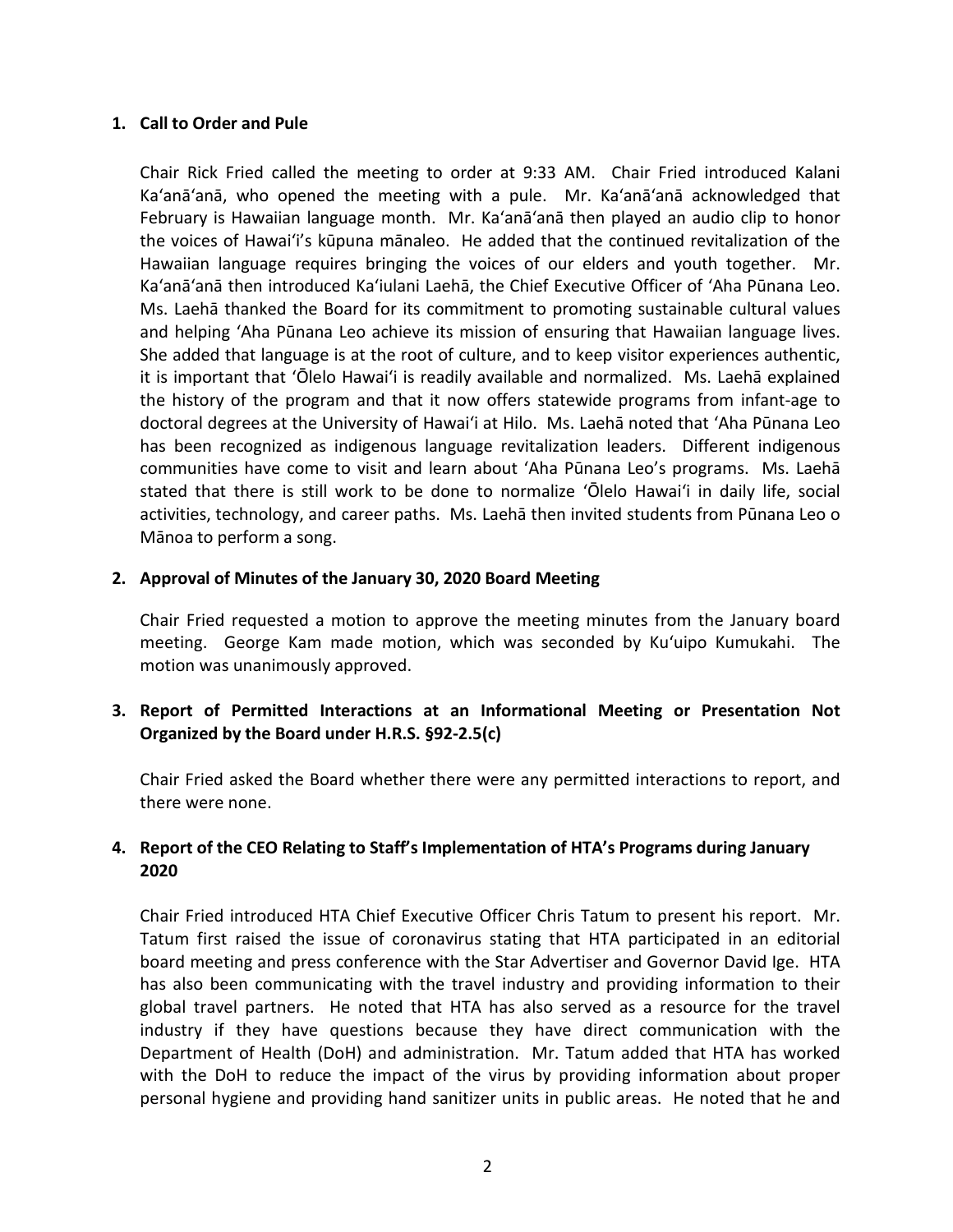Mr. Kam just returned from Japan, and there were hand sanitizer stations everywhere from airports to hotels. Mr. Tatum added that he saw tourists and more importantly staff using it. He suggested that Hawai'i needs to do that too. He stated that his biggest concern is the number of groups asking questions about the status of the coronavirus and the possibility of changing dates or cancelling. HTA is monitoring the daily arrival numbers and there will likely be an impact moving forward. Industry partners are making preparations and informing their employees. Mr. Tatum stated that it is a community responsibility, but HTA will play a large role. He added that HTA is passing on the information they receive directly from the DoH.

Fred Atkins asked if the airlines are keeping HTA informed and updated of flight cancellations. Mr. Tatum responded in the affirmative. He added that the biggest determiners of flight cancellations are load factors and resource allocation.

Chair Fried stated that he spoke with Lieutenant Governor Josh Green this morning, and that Lt. Gov. Green has also been providing updates. He added that California Governor Gavin Newsom announced that over 8,000 people in California are being monitored for the coronavirus. Mr. Tatum commended the DoH and noted that they planning for the future and not simply managing these issues day by day.

Mr. Tatum then said that he and Mr. Kam traveled to Japan last week. They spoke with officials at Narita Airport and the U.S. Embassy about pre-clearance. Mr. Tatum invited Mr. Kam to share his impressions of the trip to Japan. Mr. Kam said that the press conference was well-attended, and there was incredible coverage on all the major news channels and in magazines and newspapers. He added that Mr. Tatum gave a great speech about the history of Hawai'i and surfing at the press conference. Mr. Tatum stated that the purpose of the press conference was to promote Hawai'i and its surfing brand as the birthplace of surfing. Professional surfers were on the panel with them. Mr. Kam explained the history of Hawai'i and Japan's 50-year long surfing connection. He also shared stories about Takayuki Wakita and other Japanese professional surfers, and the creed of surfing with aloha when visiting Hawai'i. Mr. Tatum said that they also promoted the Bishop Museum and its new exhibits at the press conference.

Mr. Tatum then stated that the Davis Cup is next weekend. Chair Fried encouraged the Board to attend. He noted that the Davis Cup is unique and that 10 other cities tried to host it. Honolulu will host the Davis Cup for 3 years.

Mr. Tatum then shared that the approved 5-year Strategic Plan has been sent to the Board and will be ready for print soon.

Kyoko Kimura asked when the pre-clearance is expected to be ready. Mr. Tatum responded that the best case scenario is a year or more. The pre-clearance would require a bilateral agreement between the United States and Japan. Mr. Kam added that Gov. Ige was optimistic, but no firm date has been set because there are still details to work through.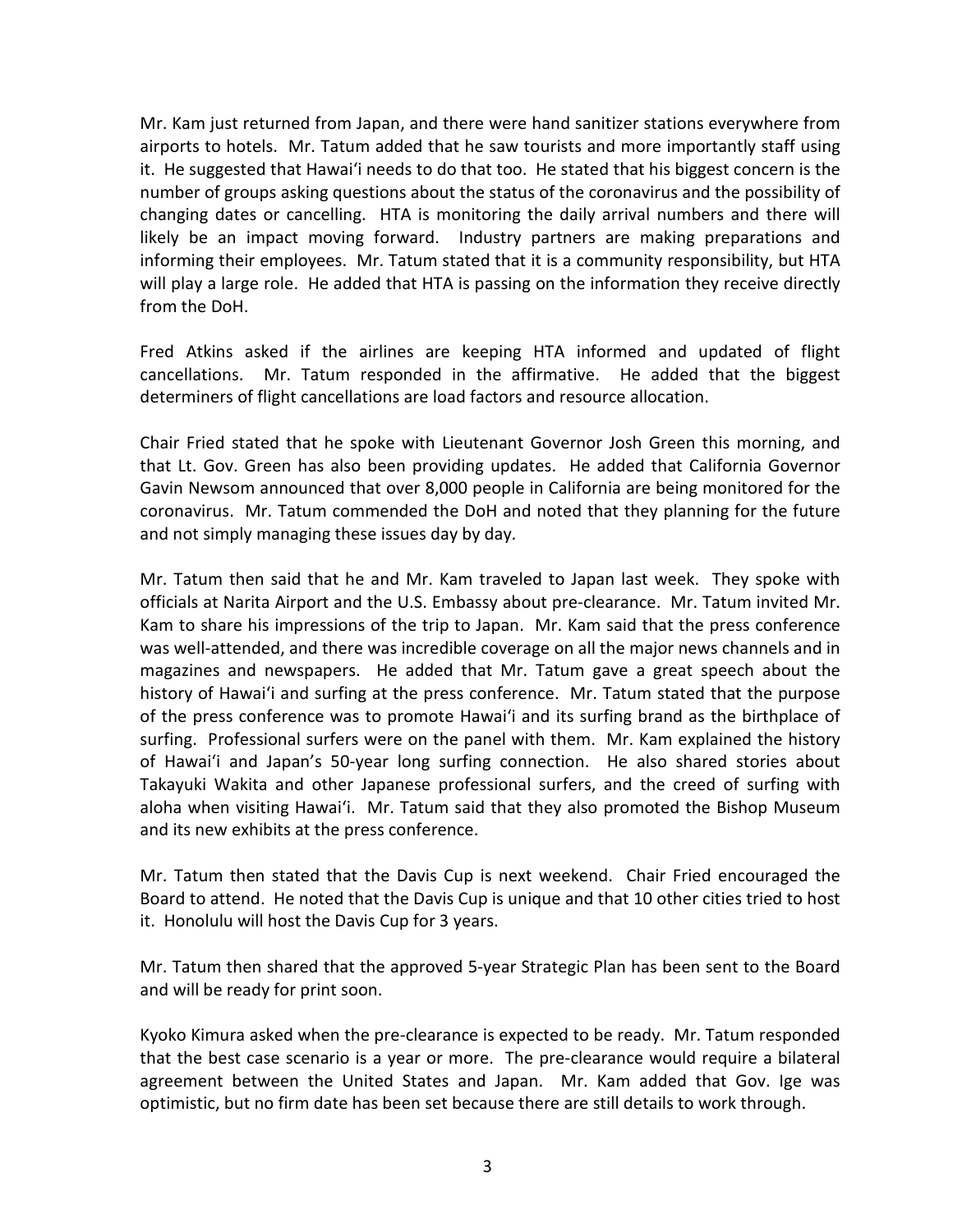## **5. Presentation by the Visitor Aloha Society of Hawaii (VASH) of their Services to Visitors in Need**

Chair Fried introduced Jessica Lani Rich, President and Chief Executive Officer of the Visitor Aloha Society of Hawaii (VASH). Chair Fried noted that VASH does great work and that the Board should continue to provide them funding.

Ms. Rich stated that VASH's goal is to have tourists leave Hawaii with a positive memory of their stay even if they experience a crisis. To qualify for VASH's services, one must have roundtrip tickets, and be here less than 60 days. Ms. Rich thanked the Board and Senator Glenn Wakai. Chair Fried also recognized Sen. Wakai.

Ms. Rich acknowledged the significance of social media in today's travel industry. She added that bad images on social media can have a negative effect on the economy. Ms. Rich identified that there were more high profile incidents in 2019 than in any previous year, including the drunk driving crash in Kaka'ako, a helicopter crash in Kailua, a plane crash in Mokulē'ia, visitors robbed at gunpoint, and drownings. Ms. Rich thanked Teri Orton for hosting the "Hawai'i - We Care" event at the Hawai'i Convention Center.

Ms. Rich then added that VASH was in the New York Times. A 34-year old man died on a flight from Canada to Australia. The plane made an emergency landing in Honolulu. VASH assisted the man's widow and children onboard. VASH also provided assistance to an 11 year old, unaccompanied minor that had been stranded in the Air Canada lounge.

Ms. Rich noted that VASH has received inquiries about the coronavirus and whether it is safe to travel to Hawai'i, and she has referred these inquiries to the DoH.

Ms. Rich described the different types of assistance that VASH offers such as counseling, discounted hotel rooms, ground transportation, etc. She added that in 2019 they helped 1,897 visitors from the mainland, Asia, and other parts of the world. Ms. Rich provided a number of anecdotes about different travelers they have helped.

HTA Chief Administrative Officer Keith Regan stated that each county has its own visitor's assistance program. He noted that HTA allocated \$635,000 of total funding with \$368,000 allocated for Ms. Rich's program. He added that in 2019 these programs helped almost 3,500 visitors across all 4 counties and that visitors never forget the help received during a crisis. He then described the funding as a small investment of \$183 per assisted visitor to protect the tourist industry in Hawai'i.

Chair Fried thanked Ms. Rich for her presentation, adding that the Board members now have a deeper understanding of the services that VASH provides.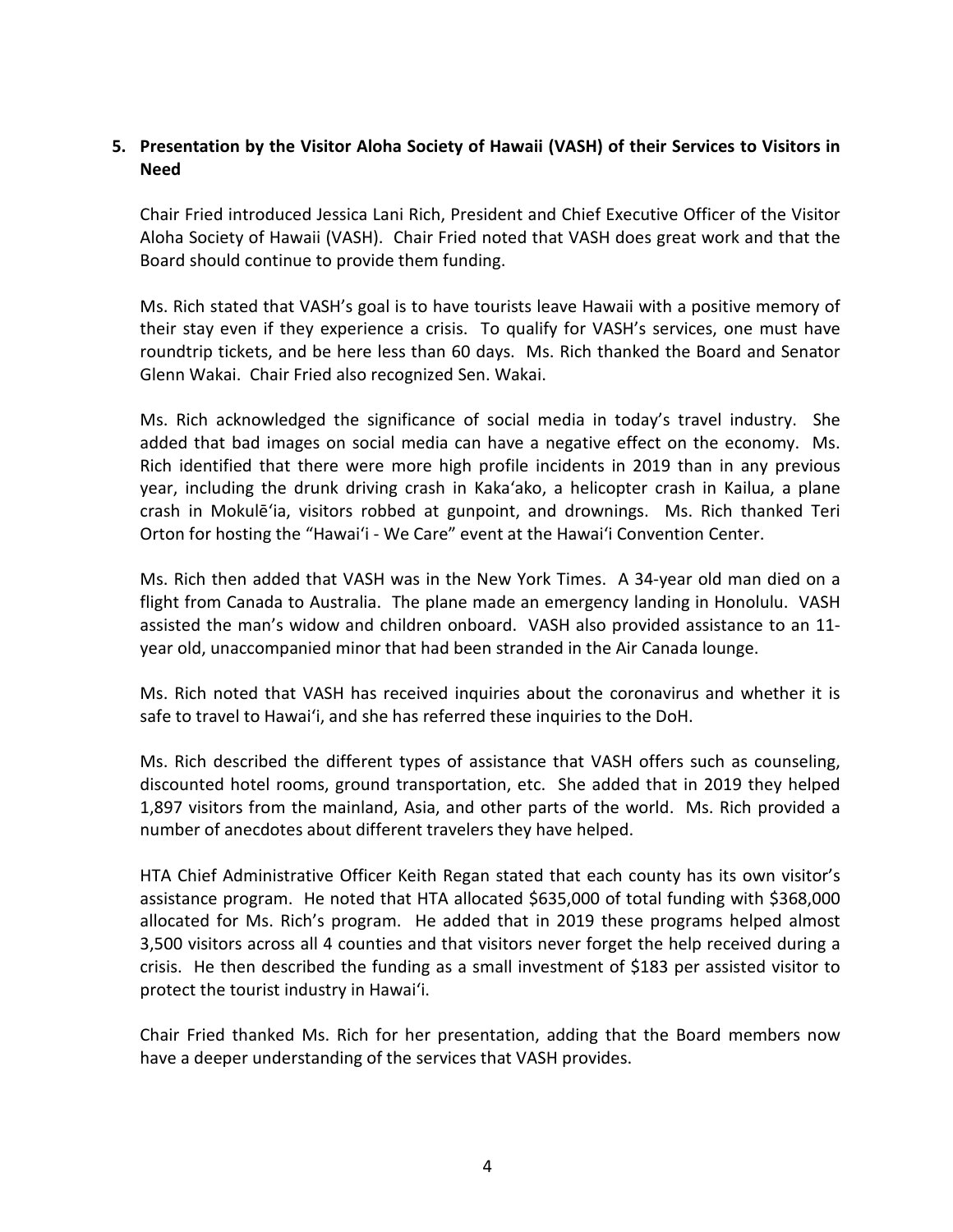#### **6. Presentation on the Resident Sentiment Survey Results**

Jennifer Chun introduced Chris Kam, President of OmniTrak Group, to present the results of the Resident Sentiment Survey. Mr. C. Kam explained that the survey measures key resident attitudes toward tourists, positive and negative impacts of the tourist industry, and captures resident issues and concerns with the industry. He identified three general trends: (1) resident sentiment toward the tourist industry has generally weakened; (2) residents are most interested in how the tourist industry can improve their quality of life; and (3) residents want a voice in tourism development, and for the industry to create jobs, shopping, restaurant, and entertainment opportunities. Mr. C. Kam then described the survey's metrics and methodology and some notable trends in key questions as contained in the board packet.

Chair Fried asked if the Airbnb bill improved resident sentiment on O'ahu. Mr. C. Kam responded that vacation rentals had a small impact (1%) on resident sentiment. Mr. Tatum asked when the survey was conducted. Mr. C. Kam replied that it was conducted from September to November 2019. Chair Fried noted that the bill passed in August so hopefully it has a positive effect on resident sentiment in next year's survey.

Ms. Kimura asked if any of the people surveyed were in the visitor industry. Mr. C. Kam responded that the people surveyed are asked if they are in the industry, have ever been in the industry, or has a household member in the industry. However, there is no clear trend how it affects resident sentiment. Ms. Kimura asked what percentage of survey takers were in the travel industry. Ms. Chun responded that they can provide that information.

Benjamin Rafter asked if there is data going back to 2006, 2007, and 2008. Ms. Chun responded that the tracking questions date back to 1988. Mr. Rafter then asked when the market crashed in 2008, how quickly sentiment toward the tourist industry improved. Mr. C. Kam said it was rapid, and there was a greater appreciation for the tourist industry. Now that the economy has improved, people have more concerns about the visitor industry.

Mr. Atkins asked if the survey tracks which part of the island the surveyed resident lives. Mr. C. Kam responded that the survey tracks quotas by sections of each island. Ms. Chun noted they tried to increase the survey sample on Kaua'i to break it up by region, but the sample was not large enough.

Chair Fried announced a break in the meeting at 10:56 AM. The meeting reconvened at 11:07 AM.

**7. Presentation and Discussion of Current Market Insights and Conditions in Hawai'i and Key Major Hawai'i Tourism Markets, including the United States, Japan, Canada, Oceania, Other Asia, Europe, and Cruise**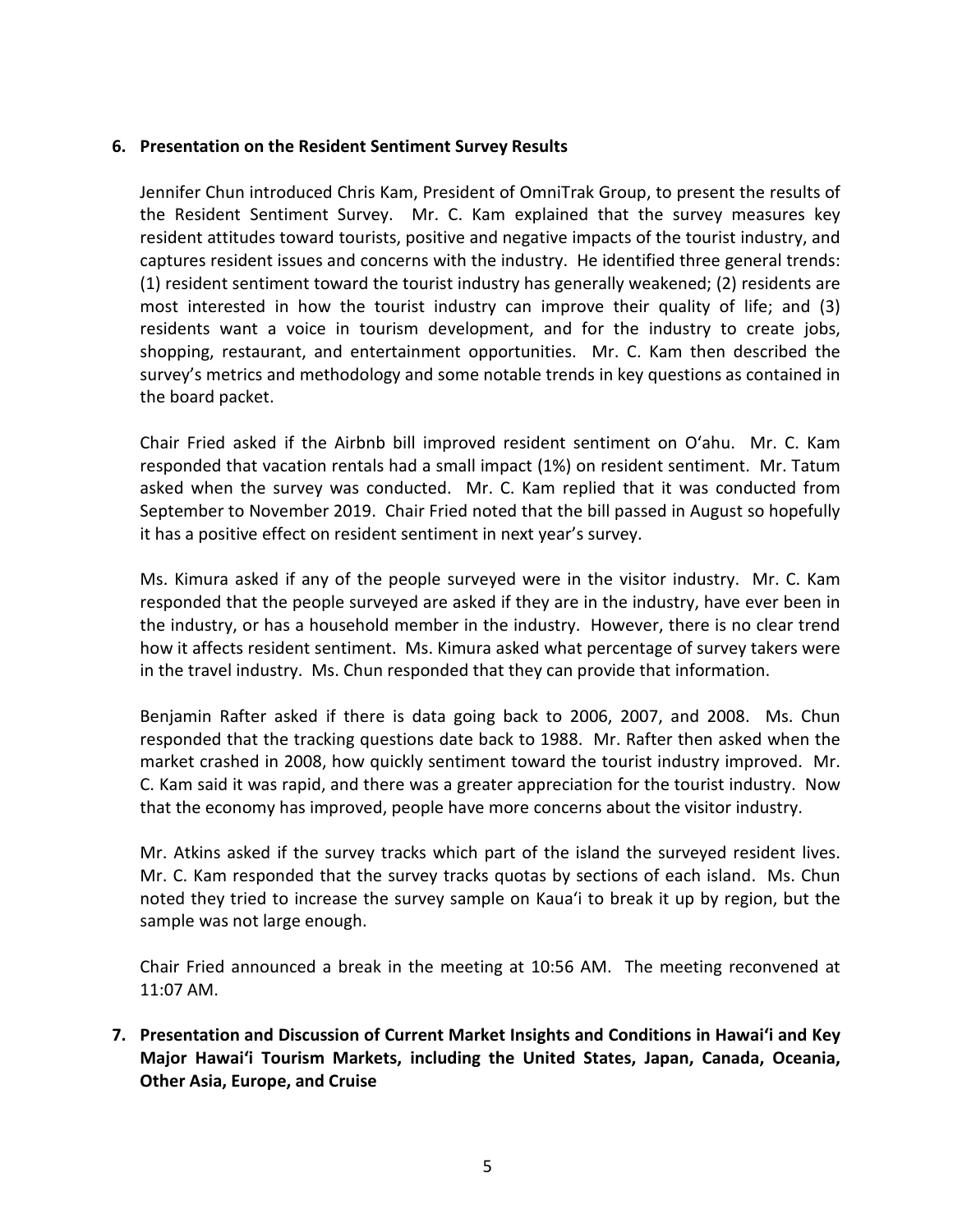Chair Fried introduced Ms. Chun to discuss market insights and conditions. Ms. Chun discussed the statistics as contained in the board packet. She noted that the Department of Business, Economic Development & Tourism pulled their forecasts due to uncertainties related to the coronavirus.

Chair Fried noted positively that visitor spending per person is up 3%. Ms. Kimura then added that she thinks that the O'ahu vacation rentals are moving to Maui.

Ms. Chun concluded by saying that TAT collections in December 2019 were at \$319.7 million, which is up 13.1% from the previous calendar year.

#### **8. Presentation, Discussion and Action on HTA's Financial Reports for January 2020**

Chair Fried introduced Mr. Regan and Marc Togashi to present the financial reports. Mr. Regan first discussed the budget statement contained in the board packet noting that revenue sources for HTA come from TAT collections and investment income from the Department of Accounting and General Services. As of January, HTA has received \$47.4 million from these revenue sources to help with operations. He also noted that the budget reflects the reallocations for FESTPAC and the 75th World War II Commemoration. He added that \$66.14 million has been allocated for expenditures, which represents about a 76% utilization of the budget. Larger contracts are being encumbered, and payments for those contracts are starting to hit the books. He then stated that in March the order of the presented documents will change starting with the executive summary followed by the financial statements.

He then discussed the master budget summary noting that the January 2020 activity column is a good indicator of how funds are being allocated and what remains. It helps with HTA budget planning for the following fiscal year to identify which funds have been allocated.

Mr. Regan then discussed the executive summary in the board packet and identified that HTA has \$90.6 M in cash and investments for its operations, which includes a \$5 million emergency fund. HTA recorded \$6.6 million in revenue from TAT, but it was offset by \$9.6 million in expenditures.

Mr. Rafter asked with China and Korea flights being suspended, what is the plan for the reallocation of funds. Mr. Tatum responded that HTA has suspended all campaigns to China and South Korea. The team will break out the savings as a separate line item. Mr. Tatum then said that HTA wants to be part of the solution by working with the Department of Transportation (DoT) to put hand sanitizers in the airport. HTA is working with the legislature and the DoH to focus on the safety and security of residents and visitors.

Mr. Regan added that HTA has started working with the DoT to deploy units across all state airports. The DoT estimates that it will require 250 units. The DoT should have a plan regarding where to deploy the units for review tomorrow.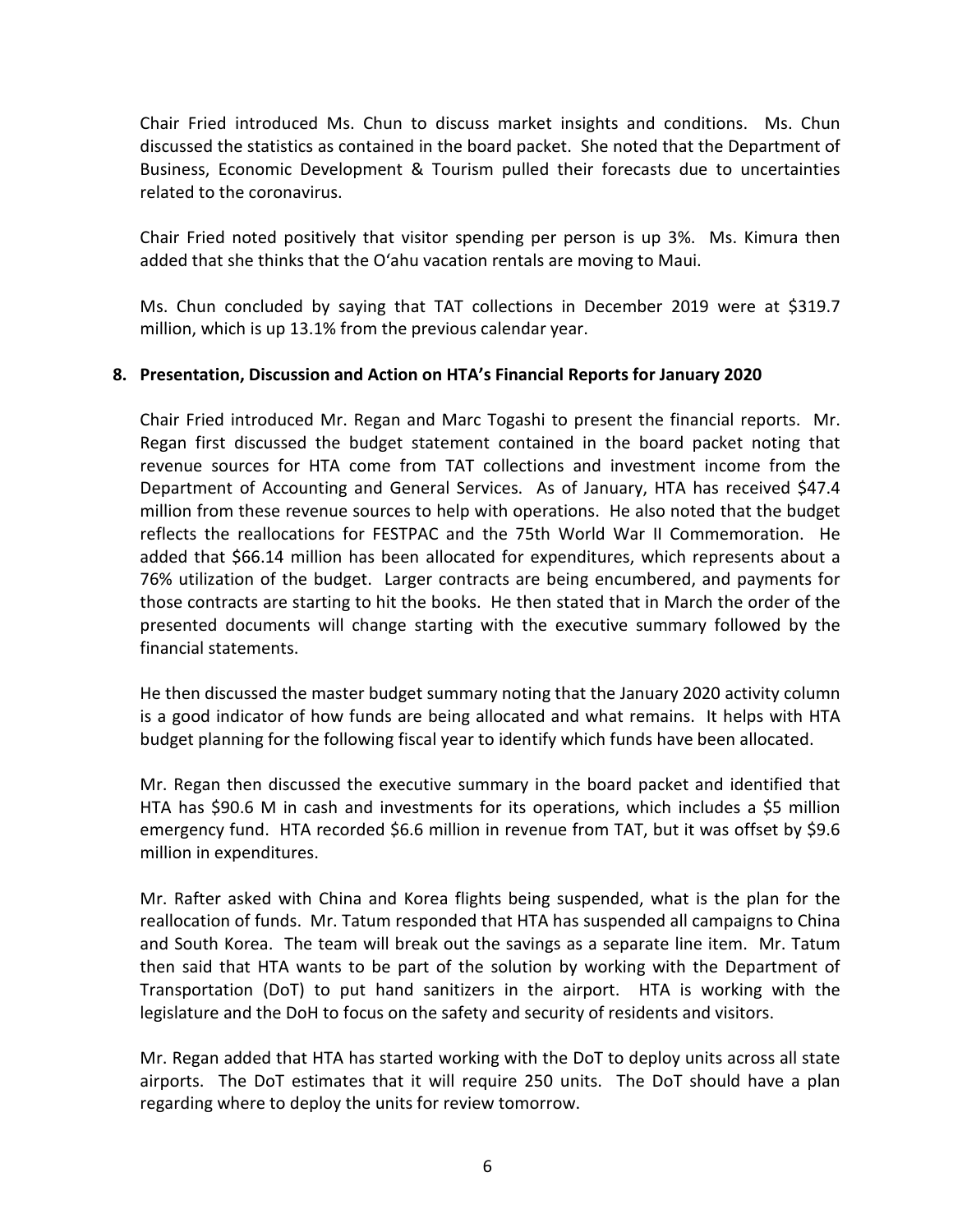Mr. Regan then stated that the team is working hard to pay down the prior year's encumbrances. In January, the team worked it down to \$18.2 M from \$21 M last month. Mr. Regan commended Mr. Togashi and his team for identifying lapsed contracts or contracts without activity to reallocate those funds.

Chair Fried requested a motion to approve the financial report. Mr. Kam made a motion, which was seconded by Ms. Kumukahi. The Board voted to approve the financial report unanimously.

#### **9. Update on the Status of the 2018 Audit Action Plan**

Chair Fried introduced Mr. Regan to provide an update on the status of the 2018 Audit Action Plan. Mr. Regan stated that the Attorneys' General Office is working diligently to provide a response for the final line item.

## **10. Update Relating to the 2020 Legislative Session and Related Bills Relevant to HTA**

Chair Fried introduced Mr. Regan to provide an update on the 2020 legislative session. Mr. Regan stated that previously, there were over 90 measures relevant to the industry that they were tracking. That number is down to 36. Mr. Regan noted that they have written over 20 testimonies for bills. The team has attended hearings and has testified. Mr. Regan provided several examples of bills the team would be interested in seeing passed, such as HB1622, which would add language to amend the allocation of TAT for operation of a Hawaiian music and dance center to also include "development," and HB1944, which would provide \$5 million for the Department of Land and Natural Resources (DLNR) parks and trails program. DLNR would have to provide a list of proposed projects to HTA for review and approval to ensure that the funds are spent on parks and trails that visitors and residents are utilizing.

Chair Fried commented that in the past HTA used a lobbyist, but believes it is much more efficient to have the team doing the work.

Chair Fried asked what the color coding means on the chart in the board packet. Mr. Regan responded that it represents the companion bills. If it is red, it has died. If it is green, it is moving forward. If it is black, they are still waiting. He then thanked Carole Hagihara for keeping the team on track. Chair Fried also recognized Ms. Hagihara.

Mr. Tatum discussed that one of the legislative priorities is to get funding to address the 'Iolani Palace bee issues in the walls and the coronation stand. Mr. Regan added that the relevant bill HB2209 is one they have been tracking and providing testimony for.

Mr. Atkins asked if HB1622 (regarding the Hawaiian music and dance center) passes, will there be \$1 million every year to operate it. Mr. Regan responded that that is up to the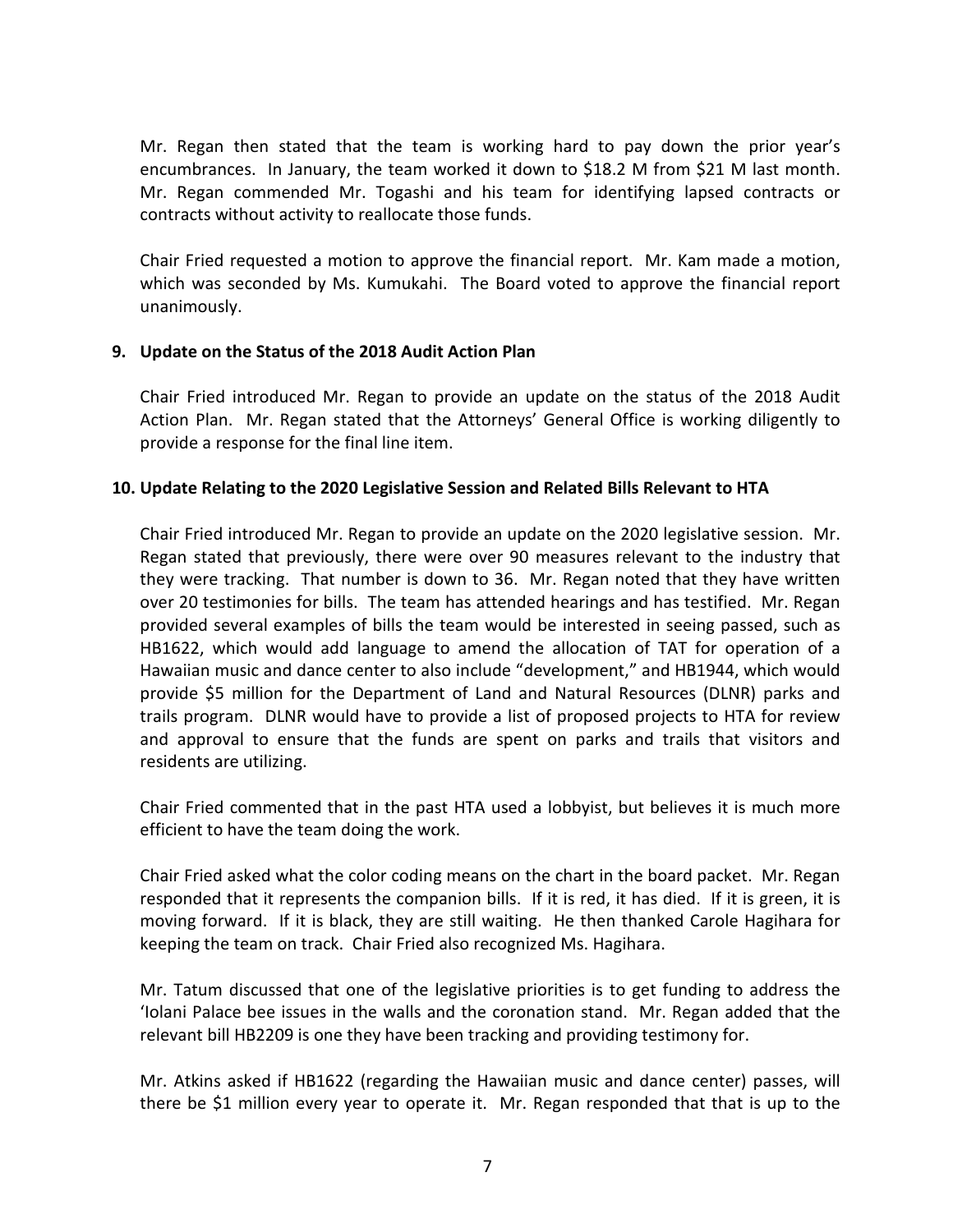legislature, but the program is ready for RFP and that they just need the new language passed. Mr. Atkins then expressed concern that the program may be developed but cannot be sustained. Mr. Regan responded that any RFP response needs to address the issue of sustainability, for example through fees or rentals.

Sherry Menor-McNamara asked if there is a bill that the team is tracking, but has not submitted testimony, if the team simply tracks it in case it becomes a bill that HTA should oppose. Mr. Regan responded those bills are currently neutral, but must be monitored closely in the event of a "gut and replace."

## **11. Presentation by AEG and HVCB Regarding an Update of the Hawai'i Convention Center Recent Operational Activities and Sales Initiatives**

Chair Fried introduced Ms. Orton to provide an update on the Hawai'i Convention Center (HCC). Ms. Orton introduced Noelle Liew, the HCC Director of Finance, to the Board. Ms. Liew stated that the HCC had a strong month because the HCC hosted the American Astronomical Society, the Sony Open annual dinner, the AAU Transpacific Volleyball Tournament, and 13 other groups generating \$1.4 million in gross revenues with a net loss of \$42,000. Ms. Liew expects February to be a softer month, but there are eight other citywide groups with over 3000 attendees each for the remainder of the year.

Mr. Tatum asked Ms. Orton for an update on how the coronavirus is affecting groups. Ms. Orton responded that there are no cancellations as of yet, but she has received numerous questions about HCC's cancellation policy. She noted that groups with large numbers of attendees from Japan are getting very nervous. She added that JTB is getting a lot of cancellations for the Honolulu Festival. Rotary's Conference is coming in June and has received cancellations from mainland China attendees and likely from South Korea soon. However, there have been no cancellations of total events just attendees from certain areas where coronavirus outbreaks are affecting arrivals. Ms. Orton stated that HCC has deployed hand sanitizer stations throughout the building. The message to clients is that Hawai'i remains a safe place to vacation.

Ms. Liew then discussed F&B numbers as contained in the board packet.

Ms. Orton introduced Mari Tait to provide updates for the Capital Improvement Projects as contained in the board packet. Ms. Tait stated that the boiler replacement and the Ala Wai waterfall projects are nearly complete. She added that they are finalizing details for permitting for the cooling tower replacement.

Ms. Orton stated that Lois Asato is retiring. Trevor Newman was promoted to Accounts Manager, Joana Hall was promoted to entry level sales manager, and Holly Elder has been hired as a contract specialist reviewing license agreements. The Sales Manager - Asia Market position is vacant and will be filled with an entry level position. Ms. Orton then discussed the local sales initiatives as contained in the board packet.